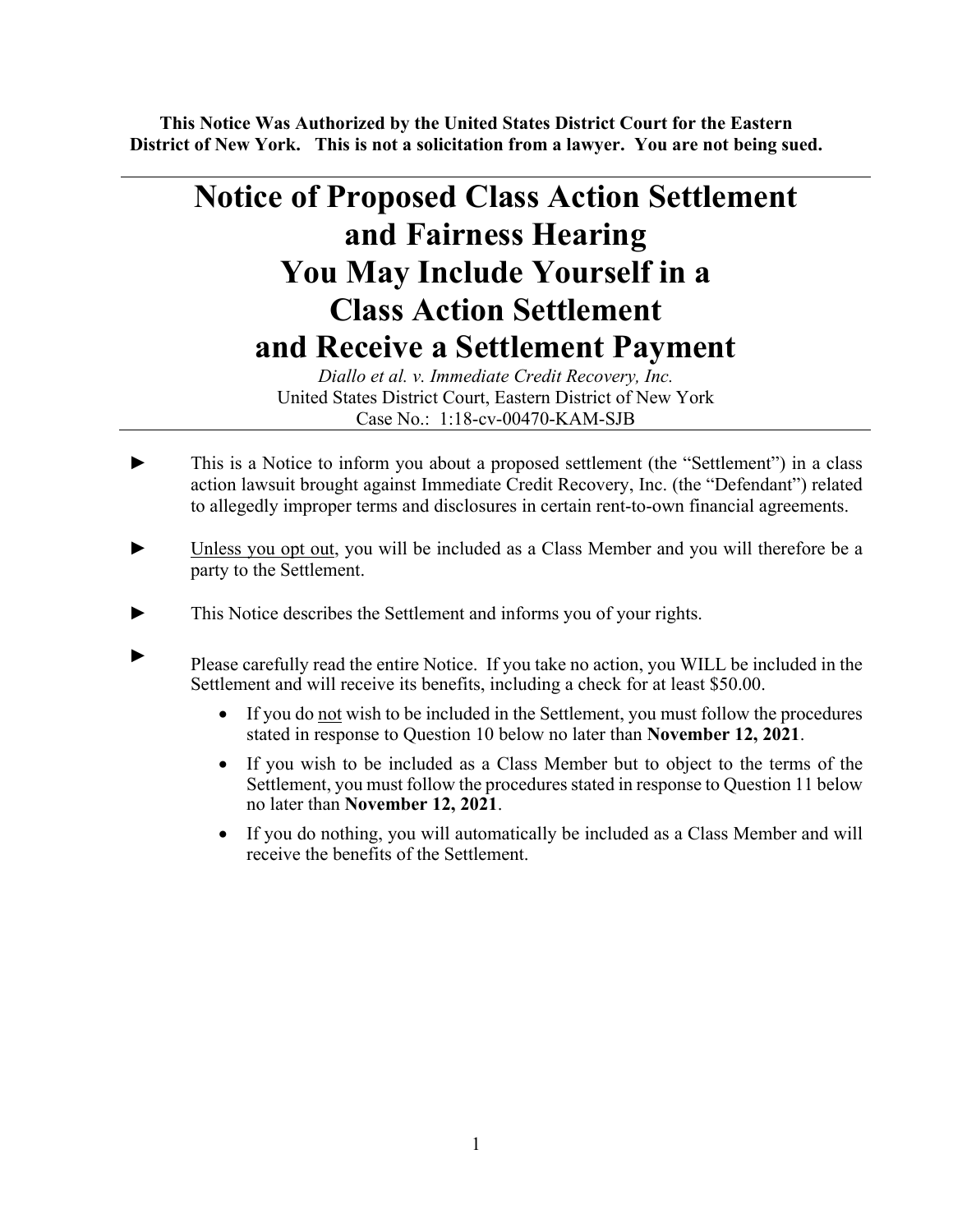| 1.  | What is this lawsuit about?                                                                            |  |
|-----|--------------------------------------------------------------------------------------------------------|--|
| 2.  | What is a class action and who is involved?                                                            |  |
| 3.  | Why did I get this Notice?                                                                             |  |
| 4.  | Why is there a Settlement?                                                                             |  |
|     |                                                                                                        |  |
| 5.  | What did the Plaintiffs ask for?                                                                       |  |
| 6.  | Who is representing the Class Members in this case?                                                    |  |
|     |                                                                                                        |  |
| 7.  | What is the Settlement?                                                                                |  |
| 8.  | What claims are released if I participate in the Settlement?                                           |  |
|     |                                                                                                        |  |
| 9.  | How do I participate in the Settlement?                                                                |  |
| 10. | What if I want to exclude myself from the Settlement?                                                  |  |
| 11. | What if I wish to object to the terms of the Settlement?                                               |  |
| 12. | What is the difference between objecting to the Settlement and not including<br>myself from the Class? |  |
| 13. | What will happen at the Fairness Hearing?                                                              |  |
| 14. | How will I know if the settlement is approved?                                                         |  |
|     |                                                                                                        |  |
|     | 15. How may I obtain more information about the case?                                                  |  |
|     |                                                                                                        |  |

16. What if my address changes?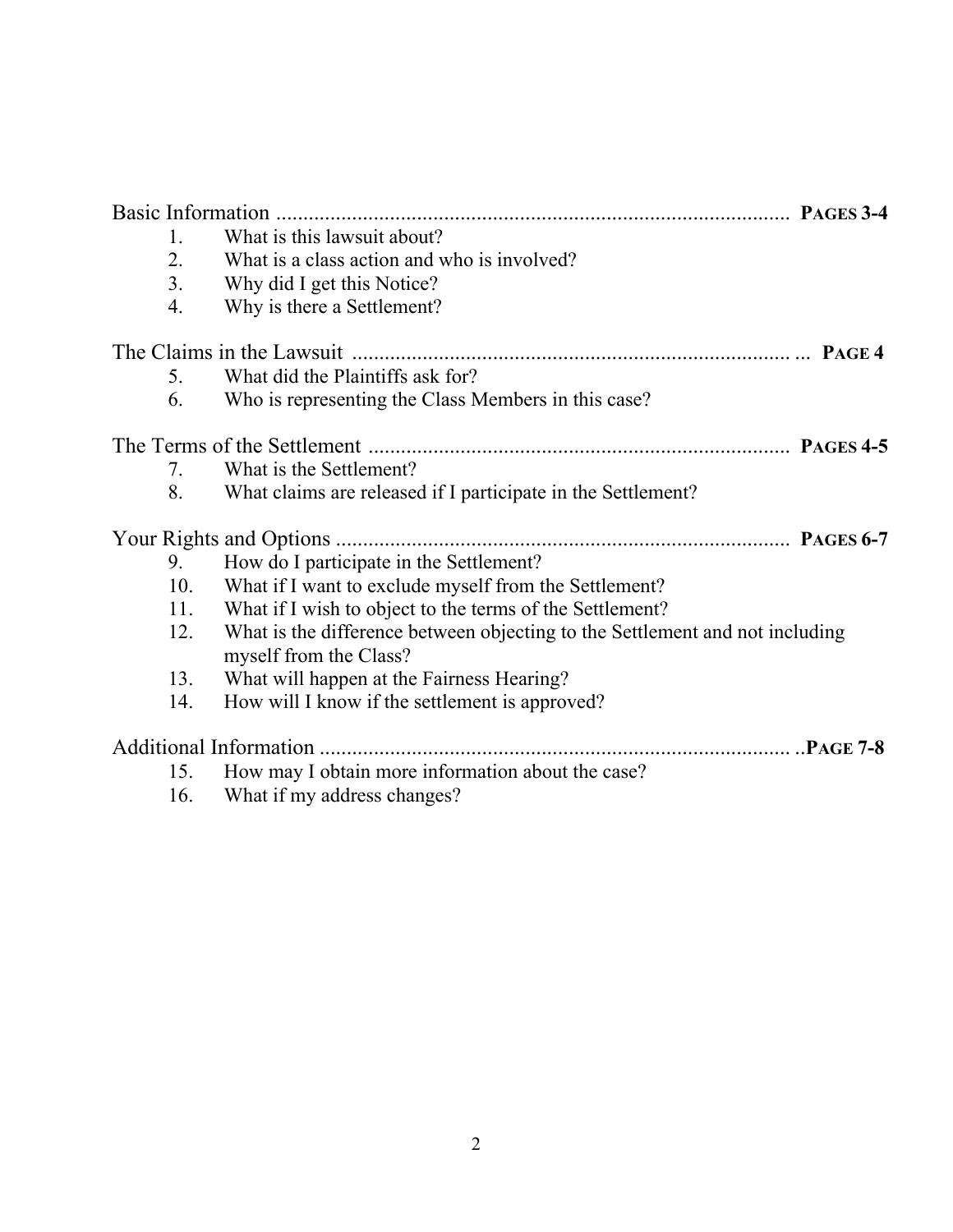Basic Information

### **1. What is this lawsuit about?**

This lawsuit concerns allegations that Defendant Immediate Credit Recovery violated certain New York State consumer laws in disclosing debt recovery fees. Specifically, Plaintiff alleges that Immediate Credit Recovery failed to make certain required disclosures regarding their fees in collecting debts owed to New York City College of Technology. Immediate Credit Recovery denies all of these allegations.

Counsel for all parties have conducted an extensive investigation into the relevant facts and law underlying Plaintiff's claim and have concluded that a settlement is in the best interest of all parties, including the Plaintiff and Settlement Class.

### **2. What is a class action and who is involved?**

In a class action lawsuit, a person called a "Class Representative" files a lawsuit on behalf of himself/herself and others who have similar claims. In this case, Ms. Diallo is the "Class Representative" or the "Plaintiff." Together, the people with similar claims will, unless they opt out, be "Class Members" who will be bound by the Settlement. Since each Class Member has the same or similar claims against the Defendant, one court action can resolve the issues for everyone in the Settlement Class. In this case, the parties have identified 7,008 persons who will be sent this Notice and will be provided an opportunity to include themselves in the Settlement.

## **3. Why did I get this Notice?**

You received this Notice because available records show that you are one of the consumers who was sent a collection letter by Immediate Credit Recovery regarding an alleged debt owed to New York City College of Technology. As a result, unless you opt out, you will be included as a Class Member and be subject to the terms of the Settlement as described in response to Questions 7 and 8 below.

Specifically, individuals will be included as Class Members absent a specific request to the contrary if they meet the following definition:

Settlement Class: All individuals who -- within the three years preceding January 23, 2018 -- were sent a letter by ICR on behalf of New York City College of Technology, that sought collection of a balance that purported to include collection fees.

The following people who otherwise meet the Settlement Class definition are hereby excluded:

- (a) Any individual who now is, or ever has been, an officer of ICR as well as the spouses, parents, siblings and children of all such individuals; and
- (b) Any Judge of the United States District Court for the Eastern District of New York, as well as his or her immediate family and staff.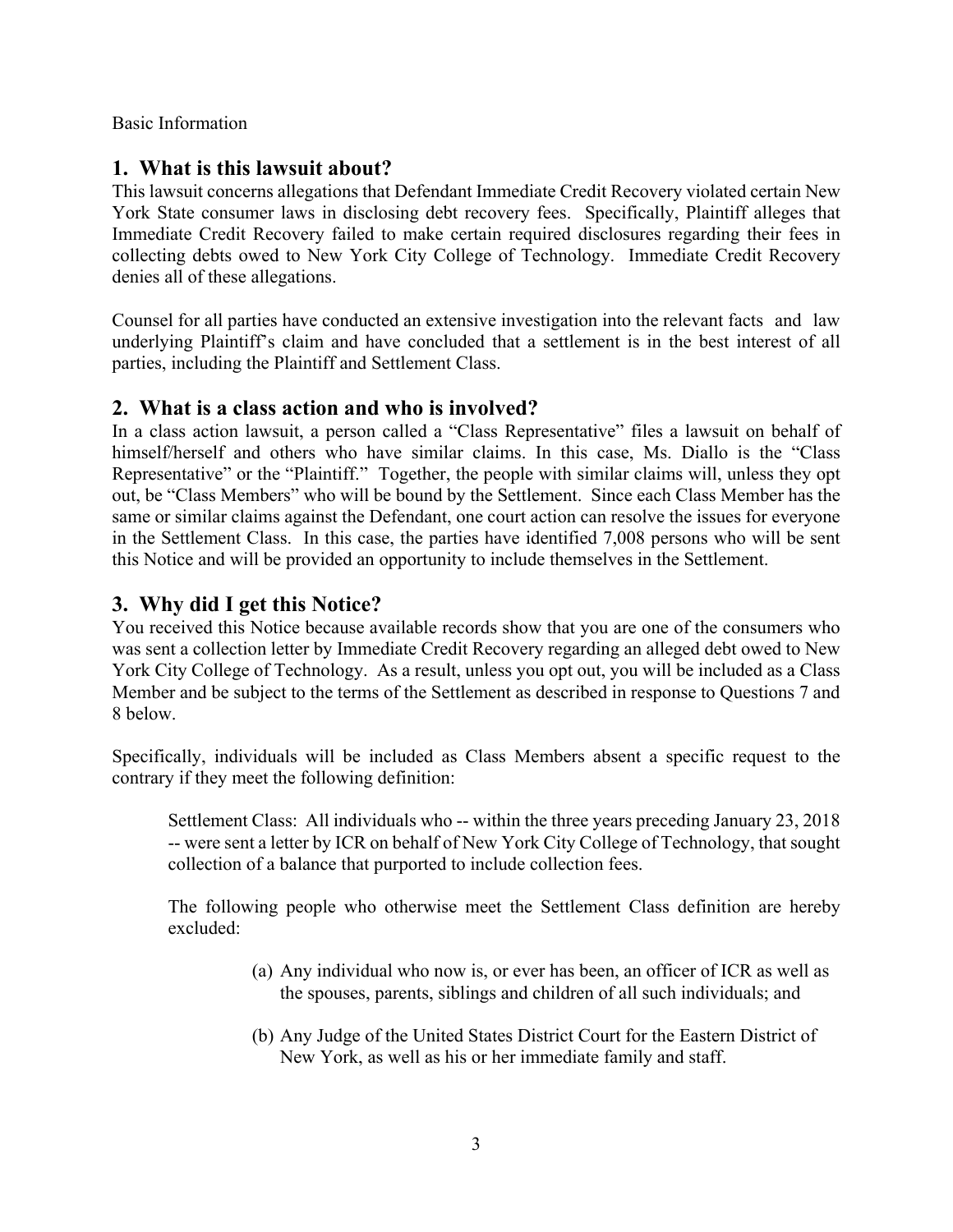#### **4. Why is there a Settlement?**

Both sides agreed to a settlement before going to trial in order to avoid the costs and uncertainties of litigation. The Class Representative and counsel for the class ("Class Counsel") believe the Settlement is in the best interest of all Class Members.

## **The Claims in the Lawsuit**

#### **5. What did the Plaintiff ask for?**

Plaintiff filed claims under the Fair Debt Collection Practices Act ("FDCPA") § 1692 *et seq.* and New York General Business Law § 349. Plaintiff sought various types of damages, and a declaration that the Defendant violated the law; attorneys' fees and costs and a service award to the Named Plaintiff.

#### **6. Who is representing the Class Members in this case?**

The Court appointed the following firms as "Class Counsel" to represent the Class:

Daniel A. Schlanger Evan S. Rothfarb Schlanger Law Group LLP 80 Broad Street, Suite 1301 New York, NY 10004 (212) 500-6114

Abel Pierre Law Office of Abel L. Pierre, P.C. 140 Broadway, 46th Floor New York, NY 10005 (212) 766-3323

These attorneys are experienced in handling class actions. You will not be charged for their services. You may hire your own attorney to represent you in this matter. If you want to be represented by your own lawyer, you will be responsible for paying his or her fees.

## **The Terms of the Settlement**

#### **7. What is the proposed settlement?**

Each person who does not opt out of the Settlement will be releasing claims, as described in response to Question 8, in exchange for the following relief:

#### **A. Mail You a Check**

If the Settlement becomes final, each of the 7,008 Class Members who do not opt out will receive a check for at least \$50.00. The amount you will receive depends on the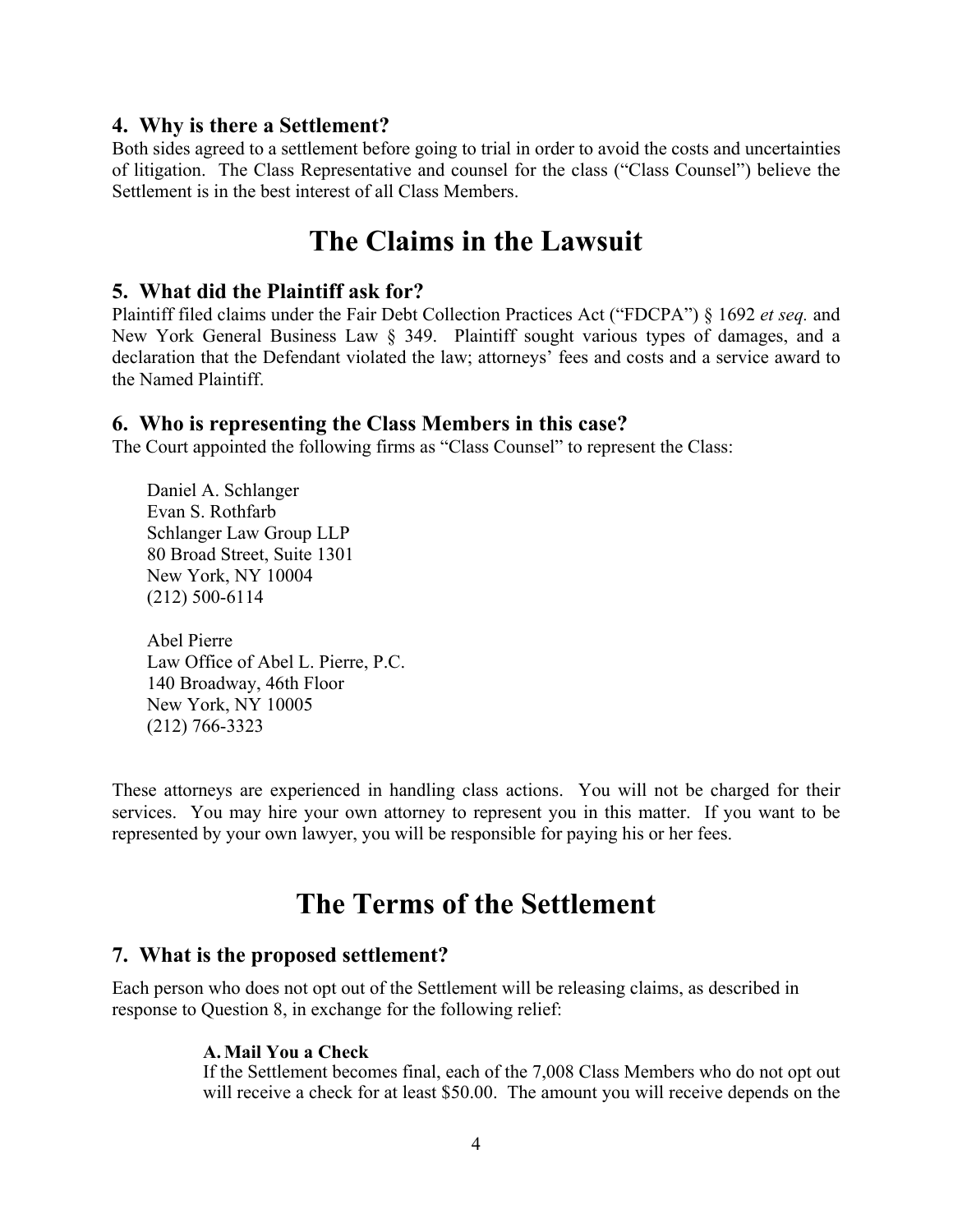amount of your alleged overpayment. To find out the estimated amount you will receive if the Court approves the settlement, email the settlement administrator at info@citytechcollectionfeesettlement.com. The total settlement fund out of which all class relief, attorney's fees, costs and the Incentive Award to the Class Representative will be paid is \$850,000 ("Gross Settlement Fund").

#### **B. Pay the Cost of Administering the Settlement**

In addition to establishing the Gross Settlement Fund, Defendant will pay all costs of administering the Settlement, including the fees and costs of the Settlement Administrator in sending out a short-form (post-card) notice and establishing a settlement website on which this long-form notice is available. If any checks remain uncashed, the remaining funds will be distributed to a non-profit organization that does work on behalf of consumers.

#### **C. Pay Attorney's Fees and Costs**

Class Counsel's reasonable attorneys' fees incurred in connection with this litigation will be paid out of the Gross Settlement Fund. These fees will not exceed 1/3 of the total Gross Settlement Fund and are subject to Court approval. Class Counsel's costs will also be paid out of the Gross Settlement Fund, subject to Court approval.

#### **D. Pay an Incentive Award to the Class Representative**

Subject to Court approval, Ms. Diallo will receive \$10,000 out of the Gross Settlement Fund in exchange for his release of individual claims and as a service payment in recognition of their efforts on behalf of the Class.

### **8. What claims are released if I participate in the Settlement?**

Class Members who do not opt out will not be able to sue, or continue to sue, the Defendant as part of any other lawsuit about the same legal claims that are the subject of this lawsuit. If you join the Settlement Class, you will be legally bound by all of the Orders this Court issues and judgments this Court makes in the Settlement.

Under the Settlement Agreement, each Class Member who does not opt out will be bound by the following release of claims:

Upon the Effective Date and without any further action by the Court or by any Party to this Settlement Agreement, each of the Settlement Class Members, who do not opt-out of the Settlement, including their respective past, present and future predecessors, successors, assigns, devisees, relatives, heirs, legatees, insurers and agents, shall be deemed to, and shall in fact, have remised, released and forever discharged any and all charges, complaints, claims, debts, liabilities, demands, obligations, costs, expenses, actions, and causes of action of every nature, character, and description, whether known or unknown, asserted or unasserted, suspected or unsuspected, fixed or contingent, pled in the Action or unpled in the Action, which those Settlement Class Members who do not opt-out now have, own or hold against ICR that arise out of a common nucleus of operative fact relating to Defendant's charging of collection fees to members of the Settlement Class in the course of collecting debts or purported debts on behalf of New York City College of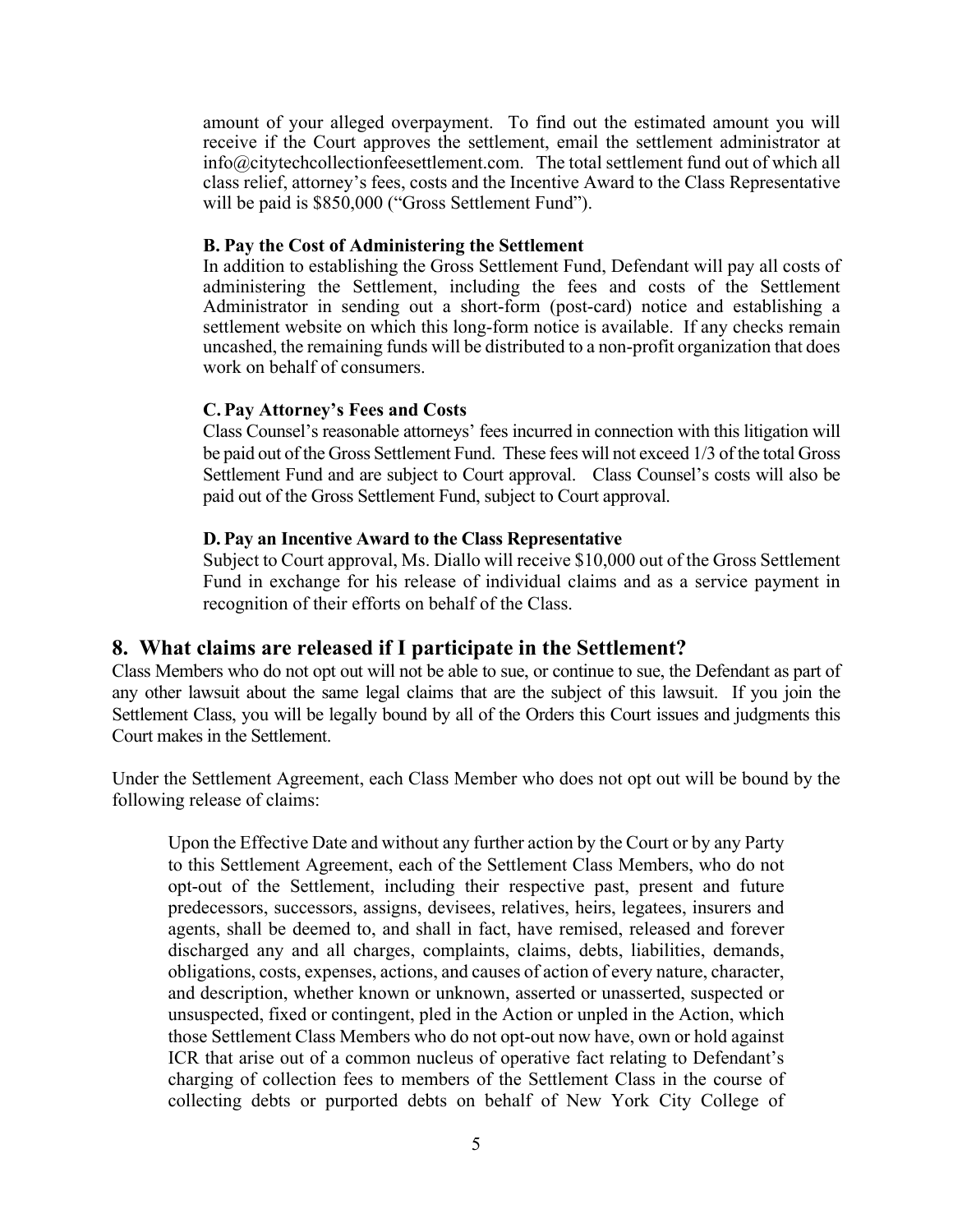Technology, which they, or any of them, had or has or may in the future have or claim to have against ICR and its past and present agents, directors, officers, employees, shareholders, members, managers, insurers, representatives, attorneys, predecessors, successors and assigns, parents and subsidiaries, divisions, and affiliates.

If you opt out of the Settlement, you will not release any claims. However, there is no guarantee that anyone who opts out of the settlement will have any viable claims or receive any compensation.

# **Your Rights and Options**

## **9. How do I participate in the Settlement?**

You do not need to do anything to be included in the Settlement. Inclusion is automatic and you will be included, and receive money, unless you specifically request to opt out as described in response to Question 10 below.

## **10. How do I opt out of the Class?**

If you do not want to be included as a Class Member, you must submit a written request for exclusion. The request for exclusion **must** (1) set forth your full named and current address and (2) specifically state your desire not to be included as a Class Member.

Your request for exclusion may be sent by First-Class U.S. Mail, postage paid, to the following address: Diallo et al. v ICR, c/o Settlement Administrator, PO Box 23668, Jacksonville, FL 32241. Your letter must be postmarked on or before November 12, 2021.You may also opt out by submitting an Opt-Out Notice online at www.citytechcollectionfeesettlement.com by 5:00 p.m. (EST) on November 12, 2021.

If you choose not to be included as a Class Member, you will not enjoy any of the benefits of the Settlement described in response to Question 7 above. You also will not be permitted to object to the terms of the Settlement, as described in response to Questions 11 and 12 below.

Any person who falls within the definition of a Class Member stated in response to Question 4 above, but who does not submit a request for exclusion in complete accordance with these requirements, will be included as Class Member and shall be bound by the terms of the Settlement.

## **11. What if I object to the terms of the Settlement?**

Objecting is telling the Court that you do not approve of the Settlement or that you dislike the Settlement. Any Class member who wishes to object to the Settlement must send a written objection ("Objection") to the Settlement Administrator by First-Class U.S. Mail, postage paid, to the following address: Diallo et al. v ICR, c/o Settlement Administrator, PO Box 23668, Jacksonville, FL 32241.

An objection must be postmarked no later than November 12, 2021.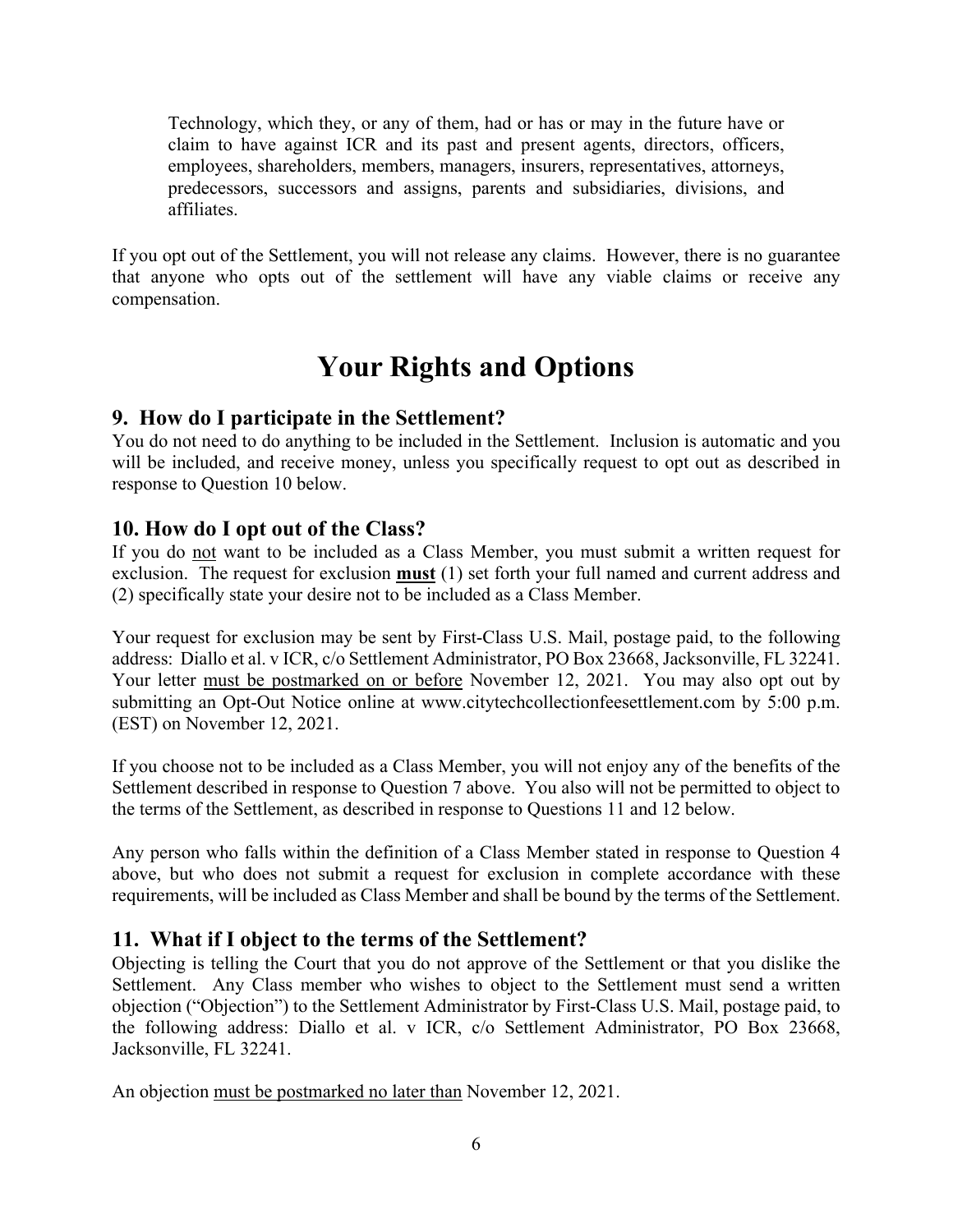The objection must set forth: (1) your full name, current address and telephone number; (2) a statement of the position you wish to assert in opposition to the Settlement, including any factual or legal grounds for the position; and (3) you must provide copies of all documents you wish to submit in support of your position.

#### **Any person who does not strictly comply with these procedures will not be permitted to object to the Settlement.**

Any objector may appear at the Fairness Hearing on December 6, 2021 at 1:00 pm EST in person or through counsel, to show cause why the Settlement should not be approved as fair, adequate, or reasonable.

## **12. What is the difference between objecting to the settlement and not joining the Settlement Class?**

If you choose to opt out you are not a Class Member. If you are not a Class Member, then you cannot object to the Settlement. You may not object and then exclude yourself from the class. You may not exclude yourself from the class and then object.

## **13. What will happen at the Fairness Hearing?**

At the Fairness Hearing, presently scheduled for 1:00 PM EST on December 6, 2021, Judge Matsumoto will hear arguments on whether the settlement is fair, reasonable, and adequate and whether it should be given final approval. The Judge will also consider any objections, determine whether Class Counsel's requested attorneys' fees and expenses are reasonable, and whether payment of the Class Representative's service fee and enlarged statutory damages for the Class Representatives should be approved. Unless you wish to object to the settlement, **you are not required to attend the Fairness Hearing**. You are welcome to attend at your own expense. The Court may adjourn the Fairness Hearing without further written notice to Class Members.

### **14. How will I know if the settlement is approved?**

If the Court approves the settlement, the final approval order will be made available at this website: www.citytechcollectionfeesettlement.com. You may also contact Class Counsel.

# **Additional Information**

### **15. How may I obtain more information about the case?**

**Do not contact the judge or the Clerk of Court for legal questions or advice.** You may obtain copies of the complaint and other documents filed in this lawsuit from the Clerk of the Court, United States District Court, Eastern District of New York, 225 Cadman Plaza East, Brooklyn, New York 11201, during regular business hours. You will need to provide the name of the lawsuit and the case number: *Diallo et al. v. Immediate Credit Recovery, Inc.*, Case No. **1:18-cv-00470- KAM-SJB**. You can also obtain documents filed with the Court in this case through the website www.citytechcollectionfeesettlement.com. You may also contact Class Counsel at the addresses listed in the answer to Question 6 above.